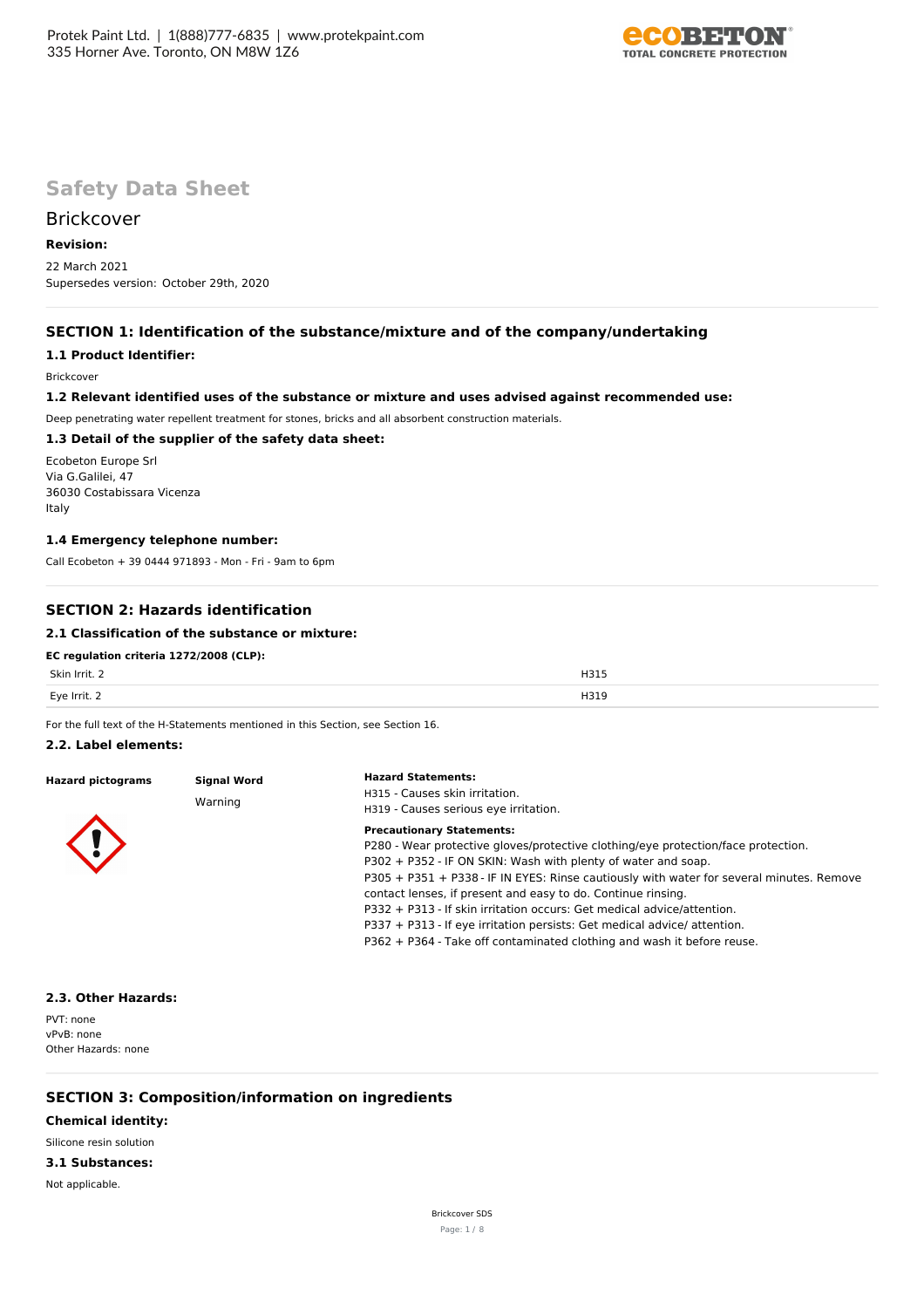

### **3.2 Mixtures:**

| CAS / EC-No.                             | <b>REACH Registration no.</b> | Component                      | Concentration     | Classification: REGULATION (EC) No 1272/2008 |
|------------------------------------------|-------------------------------|--------------------------------|-------------------|----------------------------------------------|
| CAS no: 31795-24-1<br>EC no: $250-807-9$ |                               | Potassium methylsilanetriolate | $1.7 \% - 2.5 \%$ | Skin Corr. 1A - H314<br>Eye Dam. 1 - H318    |

For the full text of the H-Statements mentioned in this Section, see Section 16.

## **SECTION 4: First aid measures**

### **4.1 Description of first aid measures**

General advice: First Aid responders should pay attention to self-protection and use the recommended protective clothing (chemical resistant gloves, splash protection).

**Inhalation:** Move person to fresh air. If effects occur, consult a physician.

**Skin contact:** Immediately flush skin with plenty of water for at least 15 minutes while removing contaminated clothing. Seek medical attention if symptoms occur or irritation persists. Wash clothing before reuse.

**Eye contact:** Wash eyes immediately and continuously with water for 30 minutes. Remove contact lenses after the first 5 minutes and continue washing. Seek medical attention immediately, preferably from an ophthalmologist.

**Ingestion:** Give one cup (8 ounces or 240 ml) of water or milk if available and transport to a medical facility. Do not induce vomiting. Do not give anything by mouth unless the person is fully conscious.

#### **4.2 Most important symptoms and effects, both acute and delayed:**

Specific information on symptoms and effects caused by the product are unknown.

#### **4.3 Indication of any immediate medical attention and special treatment needed:**

If burn is present, treat as any thermal burn, after decontamination. Due to irritant properties, swallowing may result in burns/ulceration of mouth, stomach and lower gastrointestinal tract with subsequent stricture. Aspiration of vomitus may cause lung injury. Suggest endotracheal/esophageal control if lavage is done. No specific antidote. Treatment of exposure should be directed at the control of symptoms and the clinical condition of the patient.

### **SECTION 5: Firefighting measures**

#### **5.1 Extinguishing media**

**Suitable extinguishing media:** All extinguishing agents can be used.

**Unsuitable extinguishing media:** None known.

#### **5.2 Special hazards arising from the substance or mixture**

Produces Carbon oxides. Produces Silicon oxides. Exposure to combustion products may be a hazard to health.

#### **5.3 Advice for firefighters**

Product does not burn. Use water spray to cool unopened containers. Collect contaminated fire extinguishing water separately. Fire residues and contaminated fire extinguishing water must be disposed of in accordance with local regulations. This must not be discharged into drains.Remove undamaged containers from fire area if it is safe to do so.

#### **SECTION 6: Accidental release measures**

### **6.1 Personal precautions, protective equipment and emergency procedures:**

**For non-emergency personnel:** Use personal protective equipment. Follow safe handling advice and personal protective equipment recommendations. **For emergency responders:** Use personal protective equipment. Follow safe handling advice and personal protective equipment recommendations. Stop the leak if the operation is safe.

### **6.2 Environmental precautions:**

Prevent further leakage or spillage if safe to do so. Retain and dispose of contaminated wash water. Discharge into the environment must be avoided. Prevent the product from entering sewers, surface water, groundwater.

### **6.3 Methods and materials for containment and cleaning up:**

Suck up the leaked product into a suitable container. Clean up remaining materials from spill with suitable absorbant.

**6.4 Reference to other sections:**

See sections: 7, 8, 11, 12 and 13.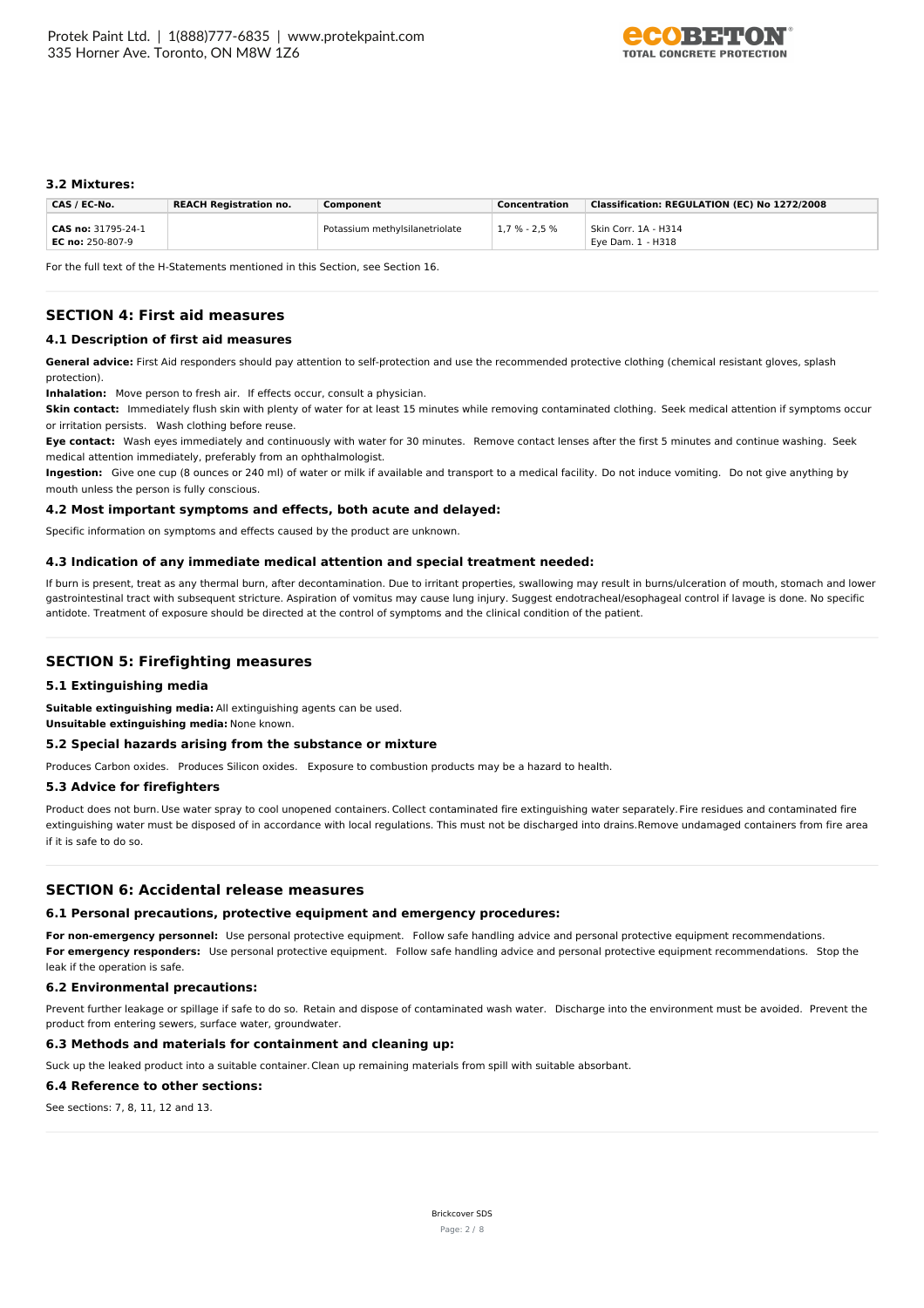

## **SECTION 7: Handling and storage**

### **7.1 Precautions for safe handling:**

Do not get on skin or clothing. Do not breathe vapours or spray mist. Do not swallow. Avoid contact with eyes. Avoid contact with skin and eyes. Keep container tightly closed.

### **7.2 Conditions for safe storage, including any incompatibilities:**

Keep in properly labelled containers. Keep tightly closed. Protect against frost. **Do not store with the following product types:** Strong oxidizing agents. Organic peroxides. Explosives. **Unsuitable materials for containers:** Aluminium.

## **7.3 Specific end use(s):**

See the technical data sheet on this product for further information.

## **SECTION 8: Exposure controls/personal protection**

#### **8.1 Control parameters**

TLV Occupational exposure limit: Not available **Derived No Effect Level** Potassium methylsilanetriolate

Workers

| <b>Acute systemic effects</b> |             | <b>Acute local effects</b> |            | Long-term systemic effects | Long-term local effects |        |            |
|-------------------------------|-------------|----------------------------|------------|----------------------------|-------------------------|--------|------------|
| Dermal                        | Inhalation  | Dermal                     | Inhalation | Dermal                     | Inhalation              | Dermal | Inhalation |
| 6.6 mg/kg bw/day              | 47 mg/m $3$ | n.a.                       | n.a.       | 6.6 mg/kg bw/day           | 47 mg/m $3$             | n.a.   | n.a        |

#### Consumers

| <b>Acute systemic effects</b> |             |      |        | <b>Acute local effects</b><br>Long-term systemic effects |                |             | Long-term local effects |        |            |
|-------------------------------|-------------|------|--------|----------------------------------------------------------|----------------|-------------|-------------------------|--------|------------|
| Dermal                        | Inhalation  | Oral | Dermal | Inhalation                                               | Dermal         | Inhalation  | Oral                    | Dermal | Inhalation |
| 4 mg/kg bw/day                | 47 mg/m $3$ | n.a. | n.a.   | n.a.                                                     | 4 mg/kg bw/day | 47 mg/m $3$ | 0.42 mg/kg bw/day       | n.a.   | n.a        |

#### **Predicted No Effect Concentration**

Potassium methylsilanetriolate

| Compartment            | <b>PNEC</b>  |
|------------------------|--------------|
| Fresh water            | 4.2 mg/l     |
| Marine water           | $0.42$ mg/l  |
| Fresh water sediment   | 3.3 mg/kg    |
| Marine sediment        | 0.33 mg/kg   |
| Soil                   | $0.54$ mg/kg |
| Sewage treatment plant | $> 1$ mg/l   |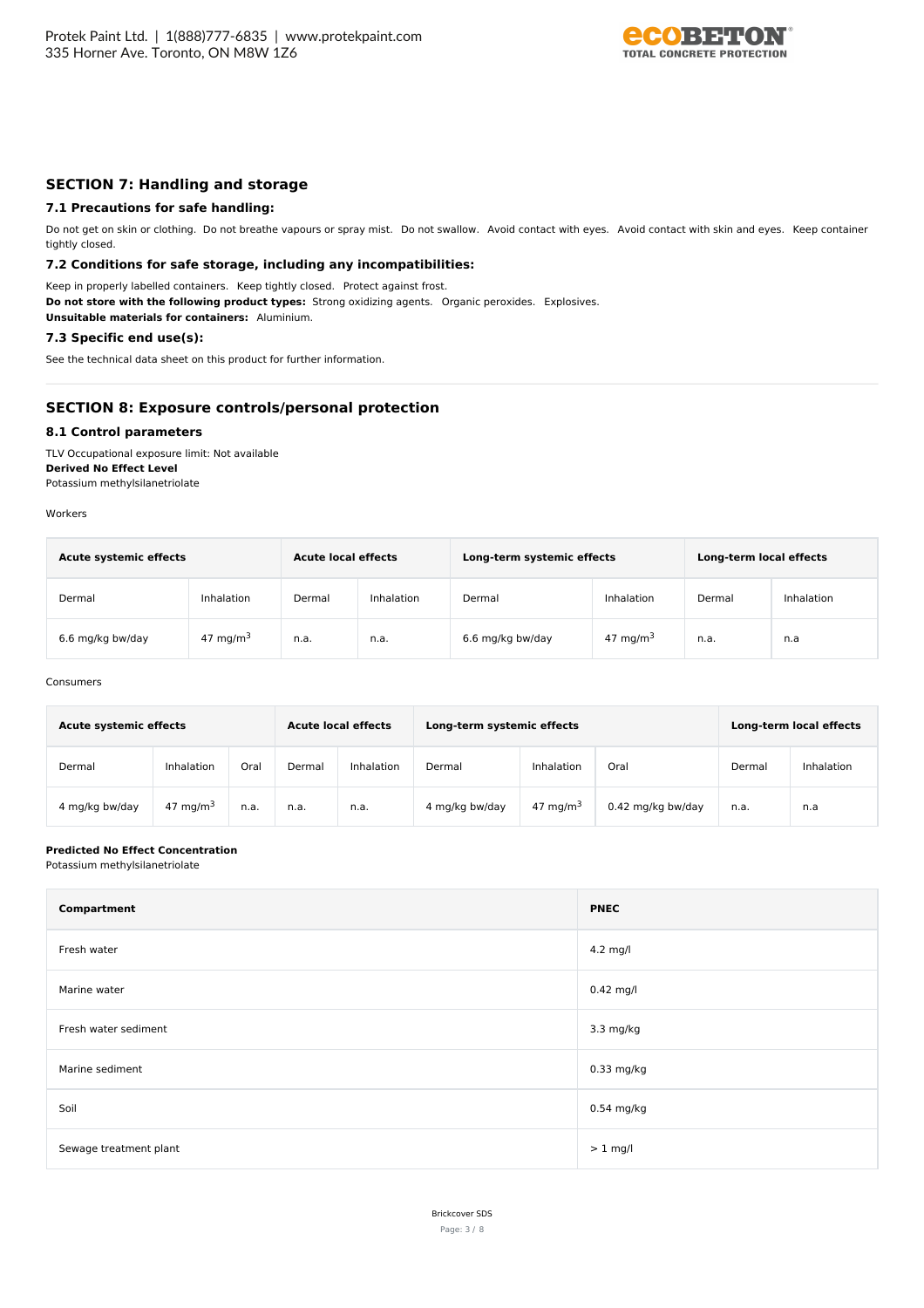

### **8.2. Exposure controls**

**Appropriate engineering controls:** No special measures required.

#### **Individual protection measures**

**Eye/Face protection:** It is recommended to wear airtight protective goggles.

Skin Protection: Hand Protection: Use chemical resistant gloves classified under Standard EN374: Protective gloves against dangerous chemicals and microorganisms. Other: Wear professional long-sleeved work clothes and safety footwear (category S2 or superior).

**Respiratory protection:** Wear a protective mask during spray application.

**Thermal hazards:** Not Available.

## **Environmental exposure controls**

See SECTION 7: Handling and storage and SECTION 13: Disposal considerations for measures to prevent excessive environmental exposure during use and waste disposal.

## **SECTION 9: Physical and chemical properties**

## **9.1 Information on basic physical and chemical properties**

| Physical state                                           | liquid                                   |
|----------------------------------------------------------|------------------------------------------|
| Colour                                                   | transparent                              |
| Odour                                                    | odourless                                |
| Melting point/freezing point                             | $\sim 0^{\circ}$ C                       |
| Boiling point or initial boiling point and boiling range | $\sim 100^{\circ}$ C                     |
| Flammability                                             | n.a. (non-flammable liquid)              |
| Lower and upper explosion limit                          | n.a. (non-flammable liquid)              |
| Flash point                                              | closed cup $>100$ °C                     |
| Auto-ignition temperature                                | n.a. (non-flammable liquid)              |
| Decomposition temperature                                | n.d.                                     |
| pH                                                       | $\sim$ 11                                |
| Kinematic viscosity                                      | $0.01 \times 10^{-3}$ mm <sup>2</sup> /s |
| Solubility                                               | fully soluble                            |
| Partition coefficient n-octanol/water (log value)        | n.a. (mixture)                           |
| Vapour pressure                                          | n.d.                                     |
| Density and/or relative density                          | $1.05$ g/ml                              |
| Relative vapour density                                  | n.d.                                     |
| Particle characteristics                                 | n.a. (liquid)                            |
|                                                          |                                          |

## **9.2 Other information**

No data available.

## **SECTION 10: Stability and reactivity**

#### **10.1. Reactivity**

Not classified as a reactivity hazard.

## **10.2. Chemical stability**

Stable under normal conditions.

**10.3. Possibility of hazardous reactions**

## Can react with strong oxidizing agents.

## **10.4. Conditions to avoid**

None known.

## **10.5. Incompatible materials**

Acids. Oxidizing agents.

### **10.6. Hazardous decomposition products**

Formaldehyde.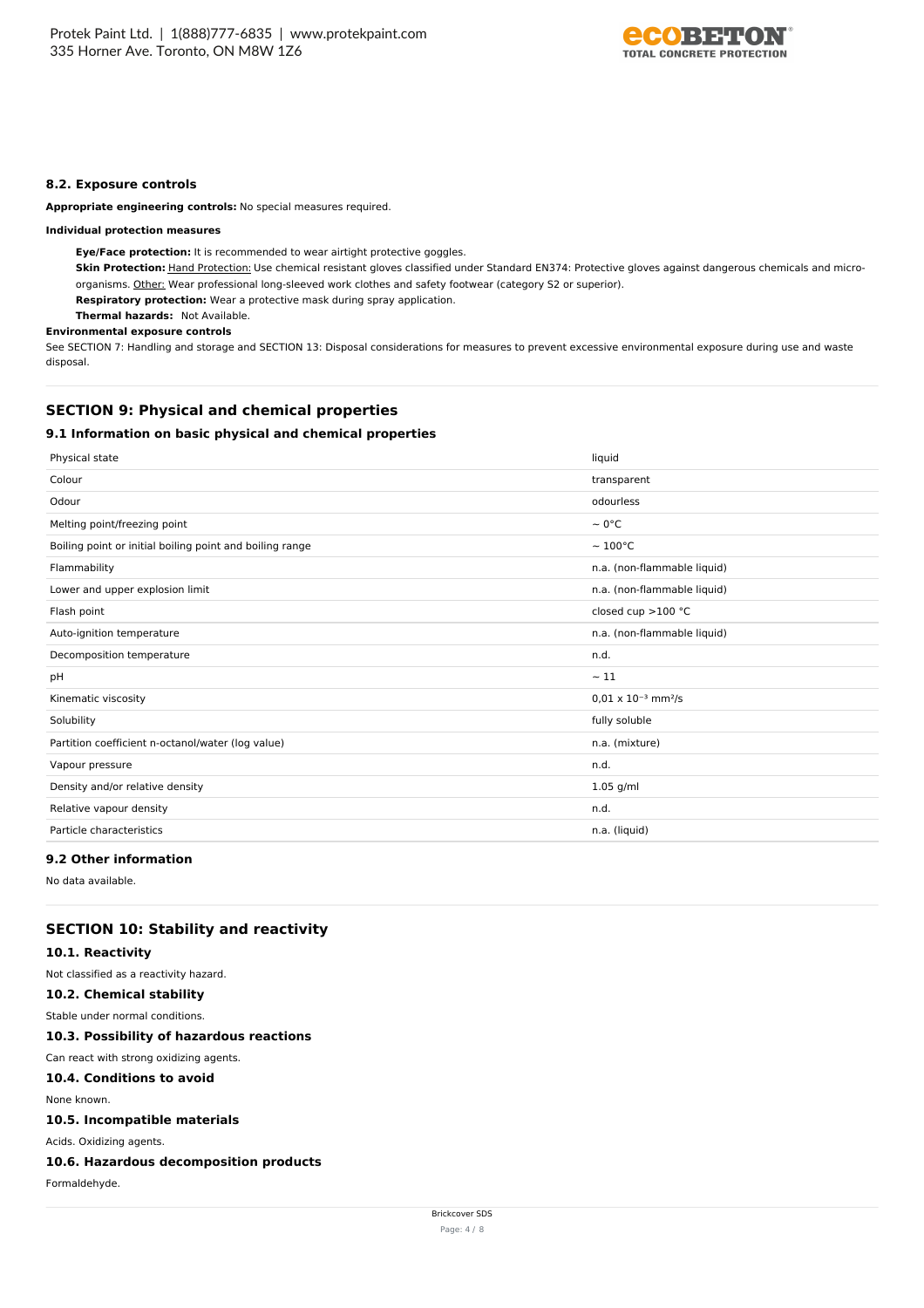

## **SECTION 11: Toxicological information**

#### **11.1. Information on hazard classes as defined in Regulation (EC) No 1272/2008**

#### **Acute toxicity**

**Acute oral toxicity** Based on available data, the classification criteria are not met **Acute dermal toxicity** Based on available data, the classification criteria are not met **Acute inhalation toxicity** Based on available data, the classification criteria are not met

#### **Toxicity details:**

| <b>Route of exposure</b> | <b>Result/Effect</b> | <b>Species/Test system</b> | Source                |
|--------------------------|----------------------|----------------------------|-----------------------|
| Ingestion                | $LD50:$ > 5000 mg/kg | Rat                        | Conclusion by analogy |
| Inhalation               | n.d.                 | n.d.                       | n.d.                  |
| Skin/eye                 | $LD50:$ > 5000 mg/kg | Rat                        | Conclusion by analogy |

#### **Skin corrosion/irritation**

Due to the pH of the material, it is assumed that exposure may cause skin irritation.

## **Skin corrosion/irritation details:**

Potassium methylsilanetriolate

| <b>Result/Effect</b>                | <b>Species/Test system</b> | Source      |
|-------------------------------------|----------------------------|-------------|
| Adverse effect observed (corrosive) | $\overline{\phantom{a}}$   | <b>ECHA</b> |

#### **Serious eye damage/eye irritation**

Due to the pH of the material, it is assumed that exposure may cause severe eye damage. **Serious eye damage/eye irritation details:** Potassium methylsilanetriolate

| <b>Result/Effect</b>                 | <b>Species/Test system</b> | Source      |
|--------------------------------------|----------------------------|-------------|
| Adverse effect observed (irritating) | $\sim$                     | <b>ECHA</b> |

#### **Respiratory or skin sensitization**

Based on the available data a sensitization reaction is not expected from this product.

## **Respiratory or skin sensitization details:**

Potassium methylsilanetriolate

| <b>Result/Effect</b>                 | <b>Species/Test system</b> | Source      |
|--------------------------------------|----------------------------|-------------|
| Adverse effect observed (irritating) | -                          | <b>ECHA</b> |

### **Germ cell mutagenicity**

Based on known data a significant mutagenic potential may be excluded.

#### **Carcinogenicity**

No relevant data found.

#### **Reproductive toxicity**

Based on information for component(s): For this family of materials: In animal studies, did not interfere with reproduction.

#### **Reproductive details:**

Potassium methylsilanetriolate

| <b>Result/Effect</b> | Species/Test system | Source |
|----------------------|---------------------|--------|
|                      |                     |        |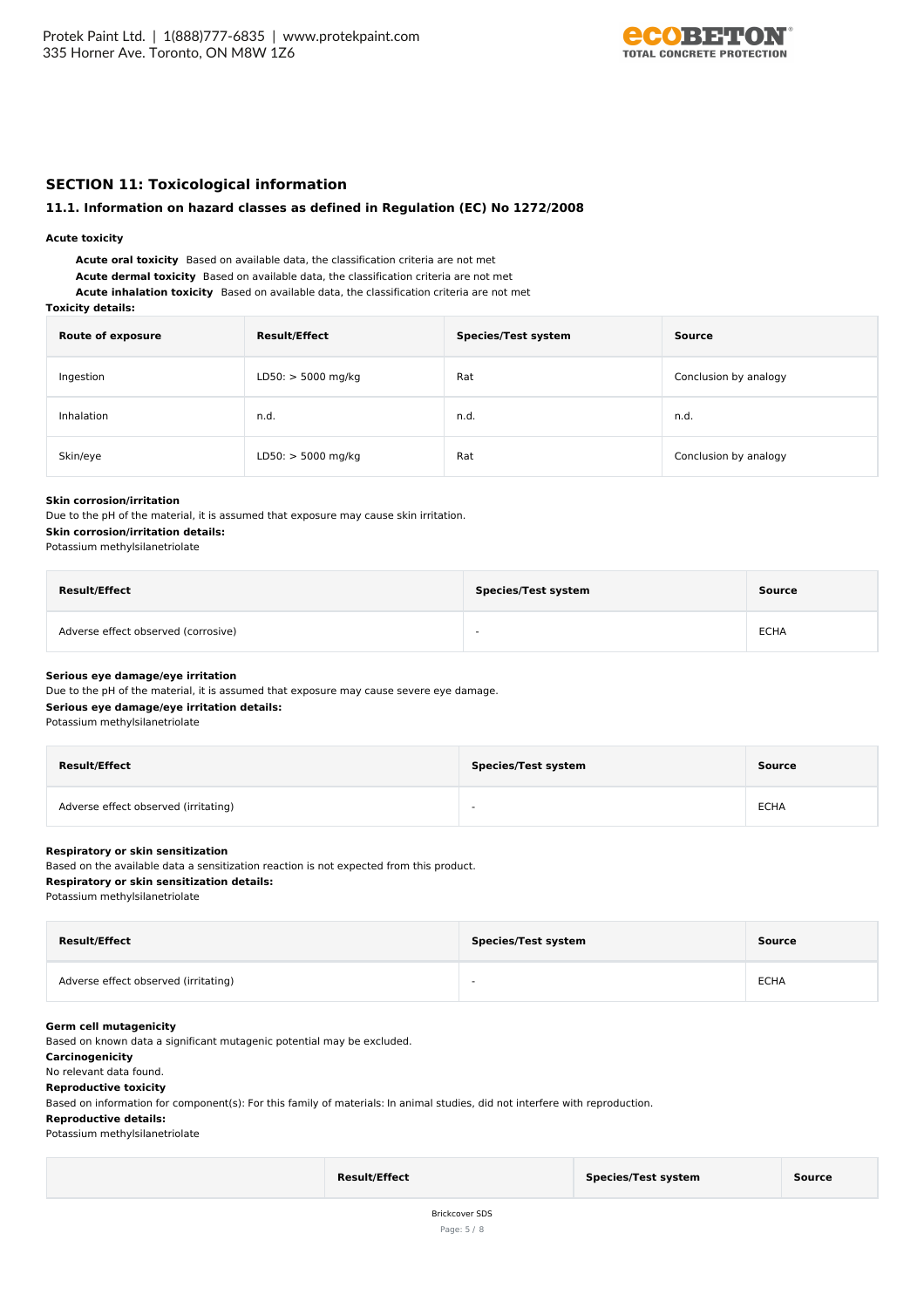

|                                  | <b>Result/Effect</b>     | <b>Species/Test system</b> | Source      |
|----------------------------------|--------------------------|----------------------------|-------------|
| Effect on fertility              | NOAEL 1 000 mg/kg bw/day | Rat                        | <b>ECHA</b> |
| Effect on developmental toxicity | NOAEL 1 000 mg/kg bw/day | Rat                        | <b>ECHA</b> |

#### **Specific Target Organ Systemic Toxicity (Single Exposure)**

Material is not classified as a respiratory irritant; however, upper respiratory tract irritation or corrosivity may be expected.Material is corrosive.

#### **Specific Target Organ Systemic Toxicity (Repeated Exposure)**

Based on information for component(s): For this family of materials: In animals, effects have been reported on the following organs:Liver. Kidney. Thyroid. **STOT RE details:**

#### Potassium methylsilanetriolate

| <b>Route of exposure</b> | <b>Result/Effect</b>        | <b>Species/Test system</b> | Source      |
|--------------------------|-----------------------------|----------------------------|-------------|
| Oral                     | NOAEL 50 mg/kg bw/day       | Rat                        | <b>ECHA</b> |
| Inhalation               | NOAEC 560 mg/m <sup>3</sup> | Rat                        | <b>ECHA</b> |
| Skin/eye                 | $\overline{\phantom{0}}$    | $\sim$                     | -           |

### **Aspiration Hazard**

Based on physical properties, not likely to be an aspiration hazard.

#### **11.2 Information on other hazards**

None available.

## **SECTION 12: Ecological information**

#### **12.1. Toxicity**

No expected damaging effects to aquatic organisms. **Product details:**

| <b>Result/Effect</b> | <b>Species/Test system</b> | Source                         |
|----------------------|----------------------------|--------------------------------|
| $EC50:$ > 100 mg/l   | bacteria                   | Conclusion by analogy OECD 209 |

### **12.2. Persistence and degradability**

No information available.

### **12.3. Bioaccumulative potential**

## No adverse effects expected.

**12.4. Mobility in soil**

No adverse effects expected.

## **12.5. Results of PBT and vPvB assessment**

No data available.

#### **12.6. Endocrine disrupting properties**

None known.

## **12.7. Other adverse effects**

According to present knowledge no adverse influence to environment expected.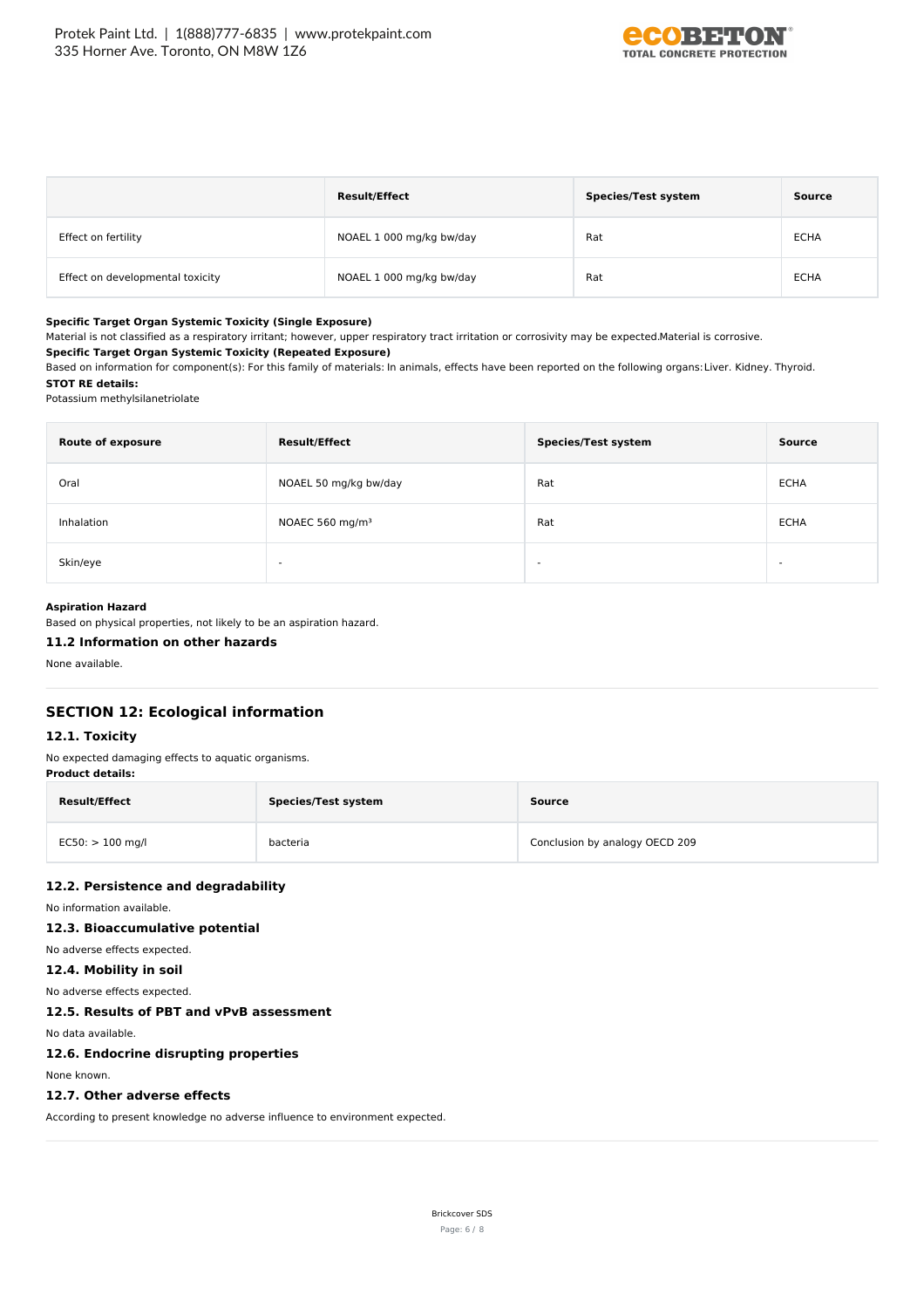

## **SECTION 13: Disposal considerations**

#### **13.1. Waste treatment methods**

This product, when being disposed of in its unused and uncontaminated state should be treated as a hazardous waste according to EC Directive 2008/98/EC. Do not dump into any sewers, on the ground, or into any body of water.

### **SECTION 14: Transport information**

| 14.1. UN number or ID number                                  | Not regulated for transport.                                 |
|---------------------------------------------------------------|--------------------------------------------------------------|
| 14.2. UN proper shipping name                                 | Not regulated for transport.                                 |
| 14.3. Transport hazard class(es)                              | Not regulated for transport.                                 |
| 14.4. Packing group                                           | Not regulated for transport.                                 |
| 14.5. Environmental hazards                                   | Not Hazardous to the environment.                            |
| 14.6. Special precautions for user                            | Relevant information in other sections has to be considered. |
| 14.7. Maritime transport in bulk according to IMO instruments | Bulk transport in tankers is not intended.                   |

## **SECTION 15: Regulatory Information**

#### **15.1. Safety, health and environmental regulations/legislation specific for the substance or mixture**

Other safety, health and environmental regulations/legislation specific for the substance or mixture: None available.

#### **15.2. Chemical safety assessment**

No Chemical Safety Assessment has been carried out for this substance/mixture.

## **SECTION 16: Other information**

### **Classification and procedure used to derive the classification for mixtures according to Regulation (EC) No 1272/2008**

The information contained in this Safety Data Sheet is derived from the data provided by the suppliers of the components of the mixture, that we verified adequate and reliable by analogy with similar products and with the information provided by ECHA.

#### **Full text of H-Statements referred to under sections 2 to 15.**

H315 Causes skin irritation. H319 Causes serious eye irritation.

### **Full text of P-Statements referred to under sections 2 to 15.**

| P280                 | Wear protective gloves/protective clothing/eye protection/face protection.                                                          |
|----------------------|-------------------------------------------------------------------------------------------------------------------------------------|
| $P302 + P352$        | IF ON SKIN: Wash with plenty of water and soap.                                                                                     |
| $P305 + P351 + P338$ | IF IN EYES: Rinse cautiously with water for several minutes. Remove contact lenses, if present and easy to do. Continue<br>rinsing. |
| $P332 + P313$        | If skin irritation occurs: Get medical advice/attention.                                                                            |
| $P337 + P313$        | If eye irritation persists: Get medical advice/attention.                                                                           |
| $P362 + P364$        | Take off contaminated clothing and wash it before reuse.                                                                            |